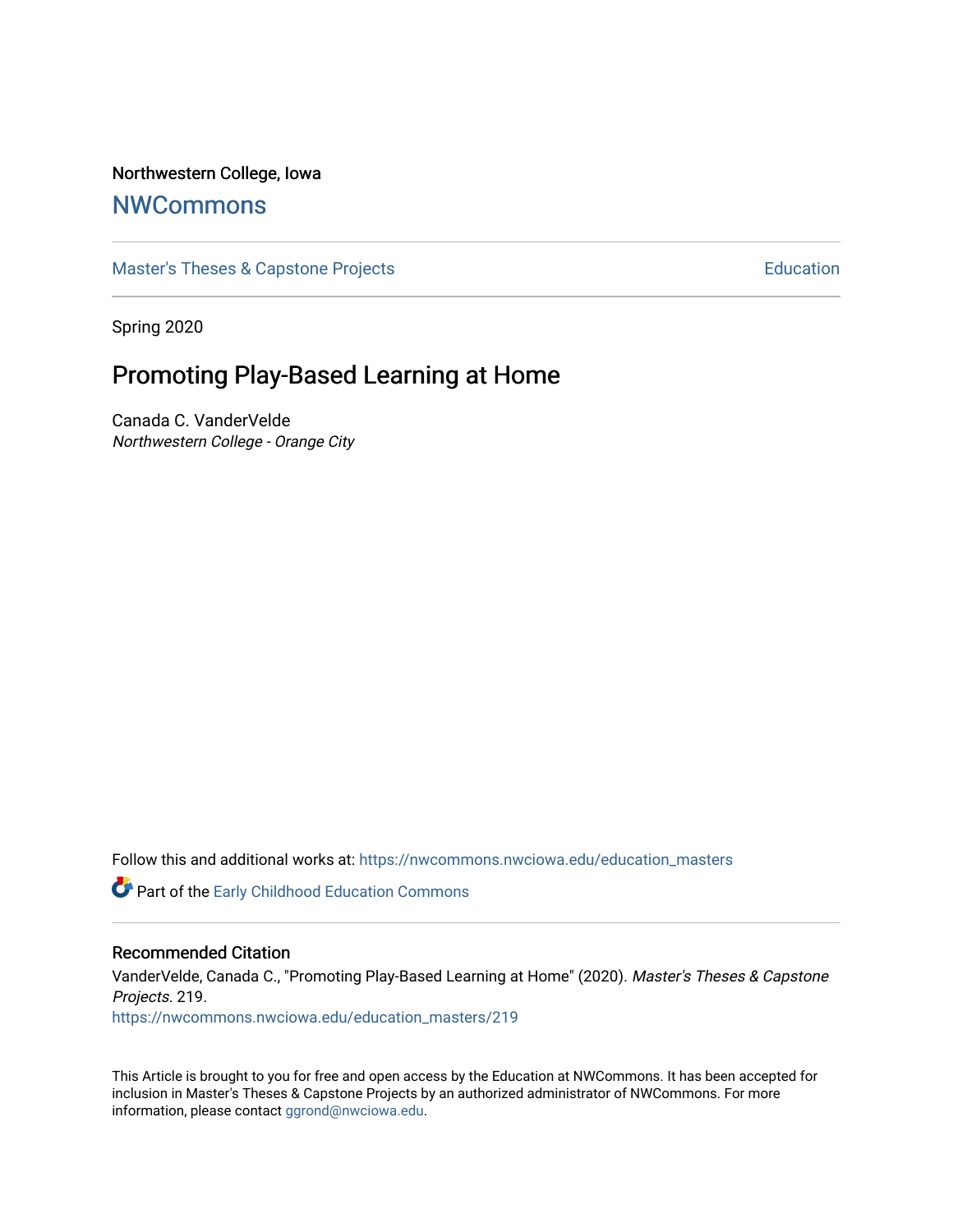Promoting Play-Based Learning at Home

Canada C. VanderVelde

Northwestern College

A Literature Review Presented

in Partial Fulfillment of the Requirements

For the Degree of Master of Early Childhood Education

April 18th, 2020

Dr. Ashley Nashleanas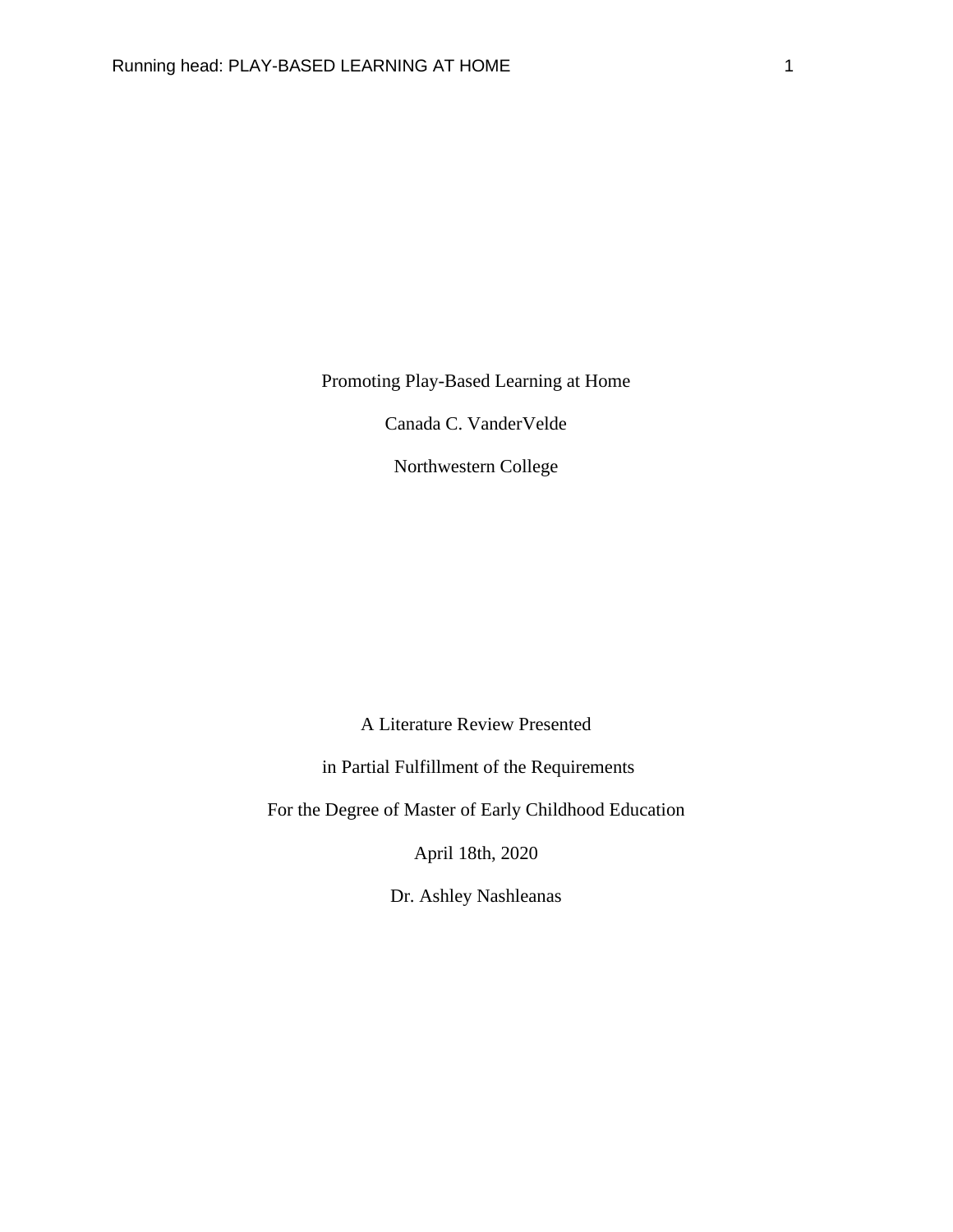## Table of Contents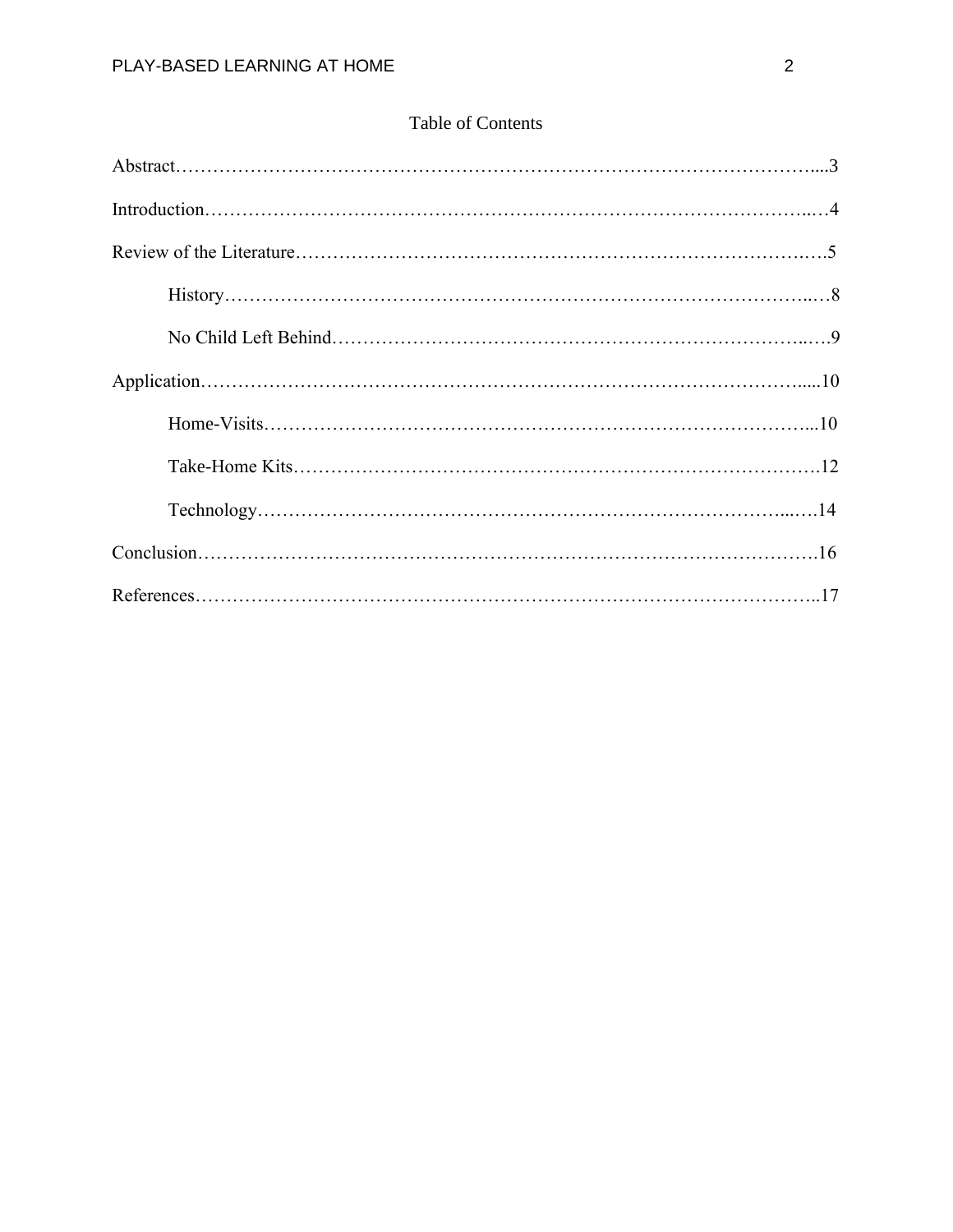#### Abstract

This literature review discusses how teachers can help parents implement play-based learning in their own homes. The review first looks at what play-based-learning is, why it is developmentally appropriate in the early years, and how it has evolved and been used throughout the years. The review will discuss legislation that has made it difficult to practice play-based learning in the classroom and how promoting parental involvement is one way that we can overcome this push-down of developmentally inappropriate practices. Home-visits, take-home kits, and technology are then reviewed as viable ways to introduce parents to play-based learning and help them implement it in their own homes.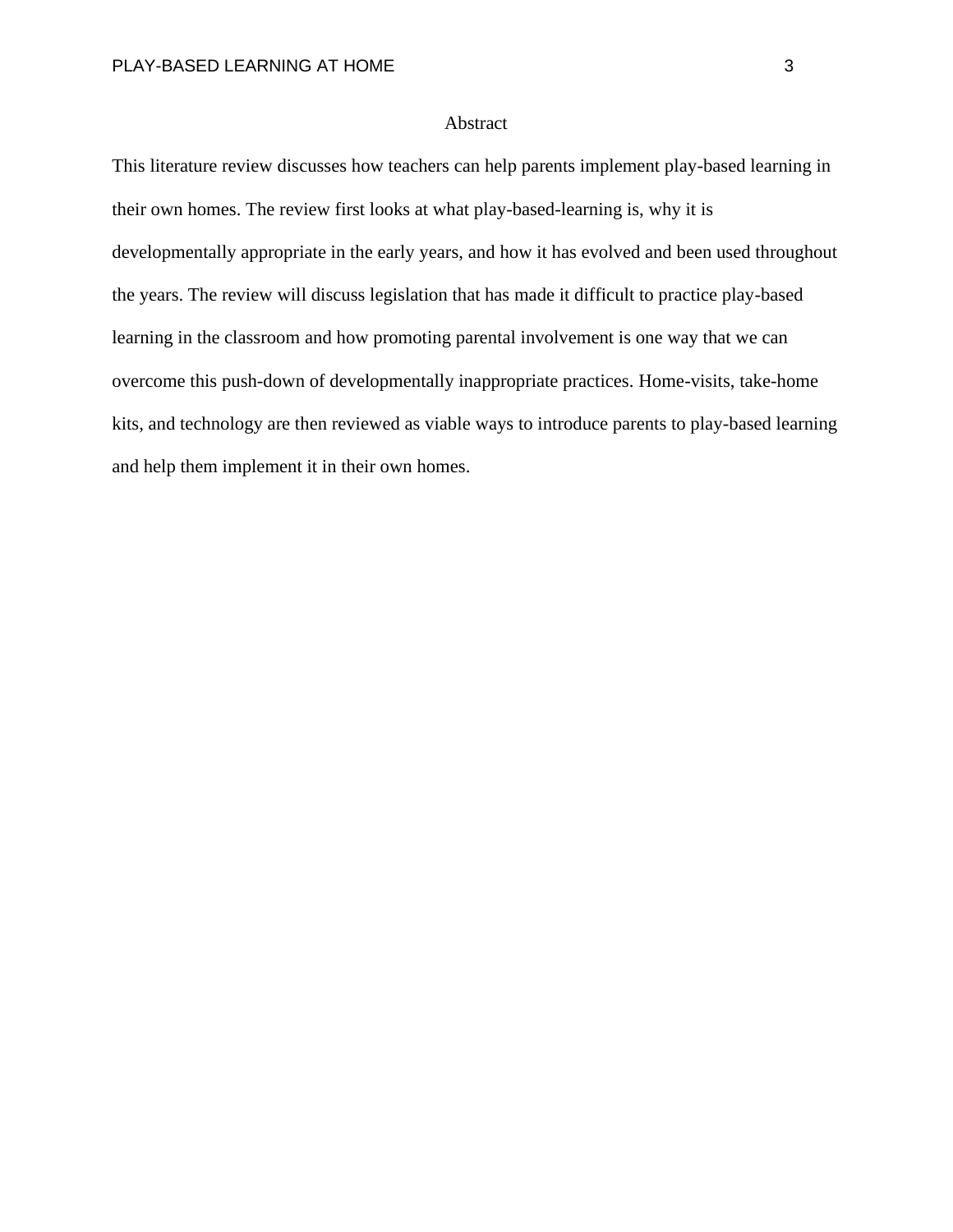#### Promoting Play-Based Learning at Home

When parents walk into a preschool classroom, they will likely observe children playing. What parents may not realize is that it may just look like the child is playing, but in reality those children are practicing social, early literacy, mathematical, cognitive, and language skills (Bergen, 2018; Kessel, 2018; Lynch, 2015; Myck-Wayne, 2010). Play-based learning should be valued not only for academic skills, but also for self-regulation, emotional control, executive functioning, social understanding, and creativity (Bergen, 2018). Research done on play-based learning has proven that children who have more hands-on experiences in the early stages of life will have stronger brains (Kessel, 2018). Even college students that have received the McArthur "genius" grant reported often that they practiced high level of "small worlds" pretend play as children (Root-Bernstein & Root-Bernstein, 1999).

Early childhood educators know the importance of play and make sure to practice it daily in their classroom. The one place where children spend a majority of their time though and may be engaging in practices that are developmentally inappropriate is in their own homes. While students are at home, parents have the opportunity to help their children grow and develop through play. Despite research, many guardians still believe that structured activities have more learning value than play-based learning (Grob, R., Schlesinger, M., Pace, A., Golinkoff, R., & Hirsh-Pasek, K., 2017; Kessel, 2018; Myck-Wayne, 2010). A majority of adults do not understand, or are unclear, about how to provide learning opportunities and how to extend rich play experiences in the home (Bergen, 2018).

We know that parents want what is best for their children when it comes to their education and that their support is crucial to their child's development. Increased family involvement has been proven to enhance student academic achievement (Floyd & Vernon-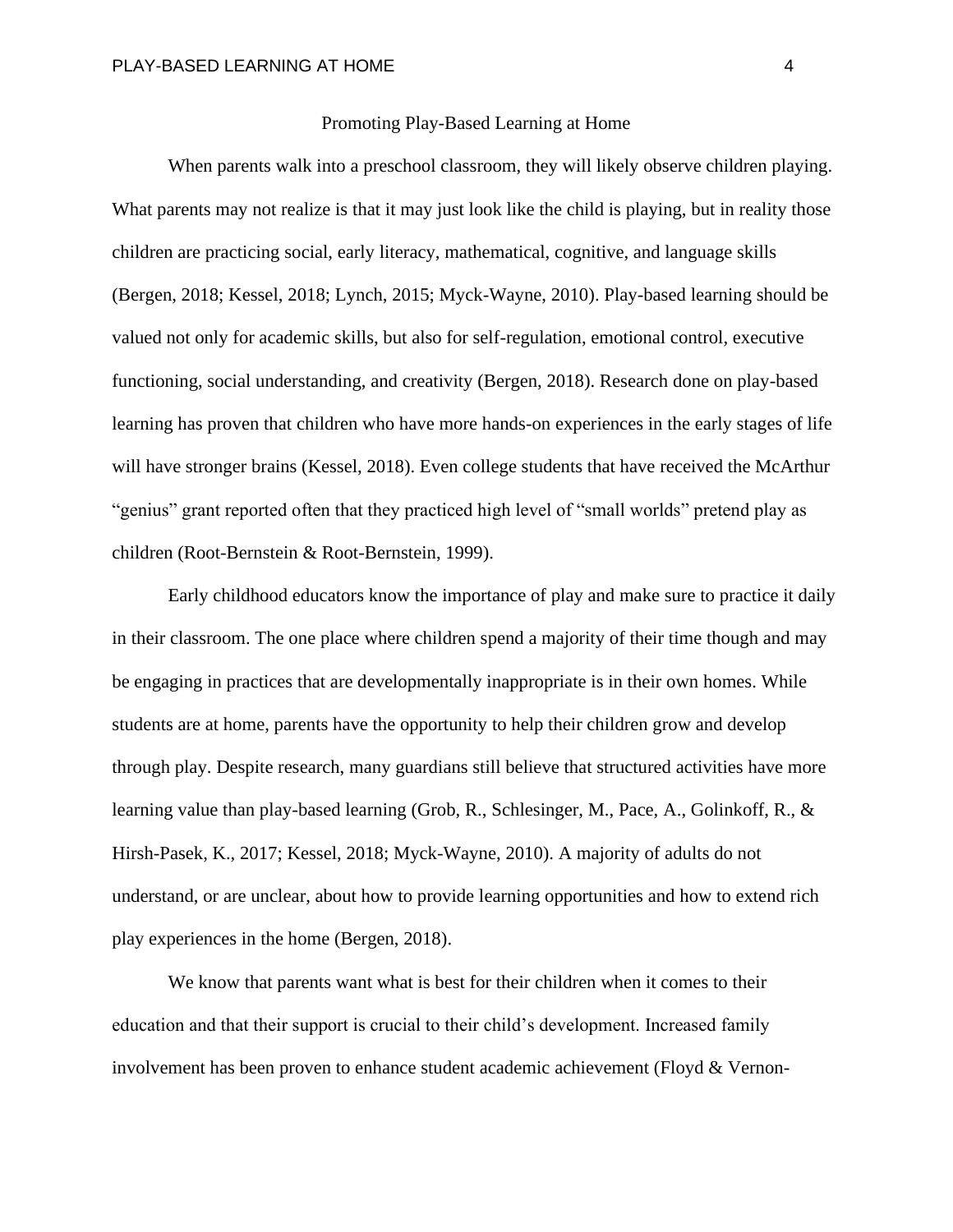Dotson, 2009, p. 1). Very frequently in home-visits and conferences that I have conducted for my preschool students, there is always one question that parents ask, and that question is "How can I help prepare my child for kindergarten?" Advocating for parents to practice play-based learning in their home will give children developmentally appropriate instruction and provide structure for future academic success. This literature review addresses how teachers can encourage parents to implement play-based learning in their homes. Even with the push down from state standards and legislation provisions (Repko-Erwin, 2017), teachers can make playbased learning a priority for parents. Take-home kits, technology, and home-visits will all be explored as avenues to reach and guide parents through what play-based learning is and how they can implement it with their own child.

#### **Review of the Literature**

Play-based learning can be described as children being given the opportunity to learn naturally as they engage with experiences and master new skills (Kessel, 2018). Research has shown that play is an essential part of the learning process and practiced to expedite a variety of social, cognitive, motor, linguistic, mathematical, language, and literacy improvements (Lynch, 2015; Manz, 2012; Myck-Wayne, 2010). In play children are learning all of this valuable information, building a variety of skills, and enjoying the act of learning all in a developmentally appropriate way. While memorization activities, whole-group instruction, and academic-focused activities may seem easier and more effective, these activities are developmentally inappropriate for young children whose brains are not fully developed for these types of learning (Bergen, 2018;Grob, R., Schlesinger, Pace, Golinkoff, & Hirsh-Pasek, 2017; Lynch, 2015; Kessel, 2018). Focusing on play that is in the child's realm of development should be viewed as a valuable activity that "enables children to develop a wide variety of social and academic skills" (Lynch,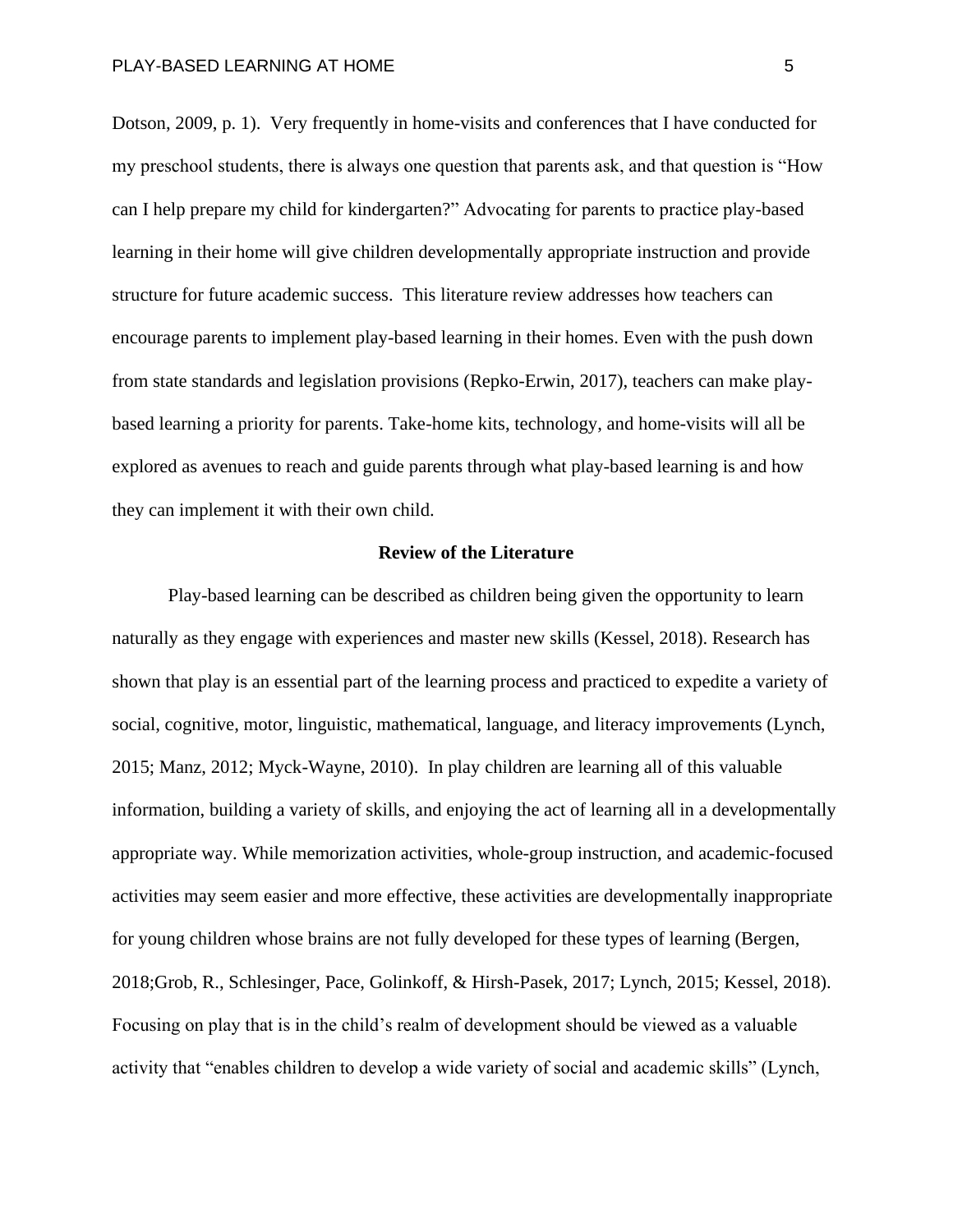2015, p. 2). Developmentally appropriate practices used in a child's early education leads to better education outcomes in the future (Ma, Shen, Krenn, Hu, & Yuan, 2016).

Lev Vygotsky's constructivist approach was focused on the idea that children learn from the environment and interactions that they have in the classroom (Kessel, 2018).Vygotsky's theory, "the zone of proximal development," is based on the idea that play is the leading source of development in the preschool years and provides the children opportunities to behave in advanced ways of his or her typical behavior (Myck-Wayne, 2010). While a child is working in this zone of proximal development and on the verge of learning a new concept, the student can benefit from the interaction with a teacher or a classmate (Mooney, 2006). Children also have the ability to learn these new concepts and gain vital interactions while they are in their own homes playing with their guardians. Parental involvement in play-based-learning while at home can provide these interactions that promote academic and social skills in a developmentally appropriate way.

In the home, play may be looked at as an activity that the child may be doing in a joyful manner, but may have no specific purpose (Grob, Schlesinger, Pace, Golinkoff, & Hirsh-Pasek, 2017, p. 1420). Whereas skills can be obtained this way, it is also important to practice guided play in the home. Guided play occurs when play is child directed, but supported by an adult with a specific learning goal in mind. In order for us to help parents understand the importance of guided play and how to use it, we first have to assess what the parents' current views are on playbased learning.

How parents perceive play varies across cultures, socioeconomic status, and education levels (Manz & Bracaliello, 2016; Stagg-Peterson, Portier, Murray, 2017). The positive beliefs of play among parents have been associated with positive outcomes for children. On the other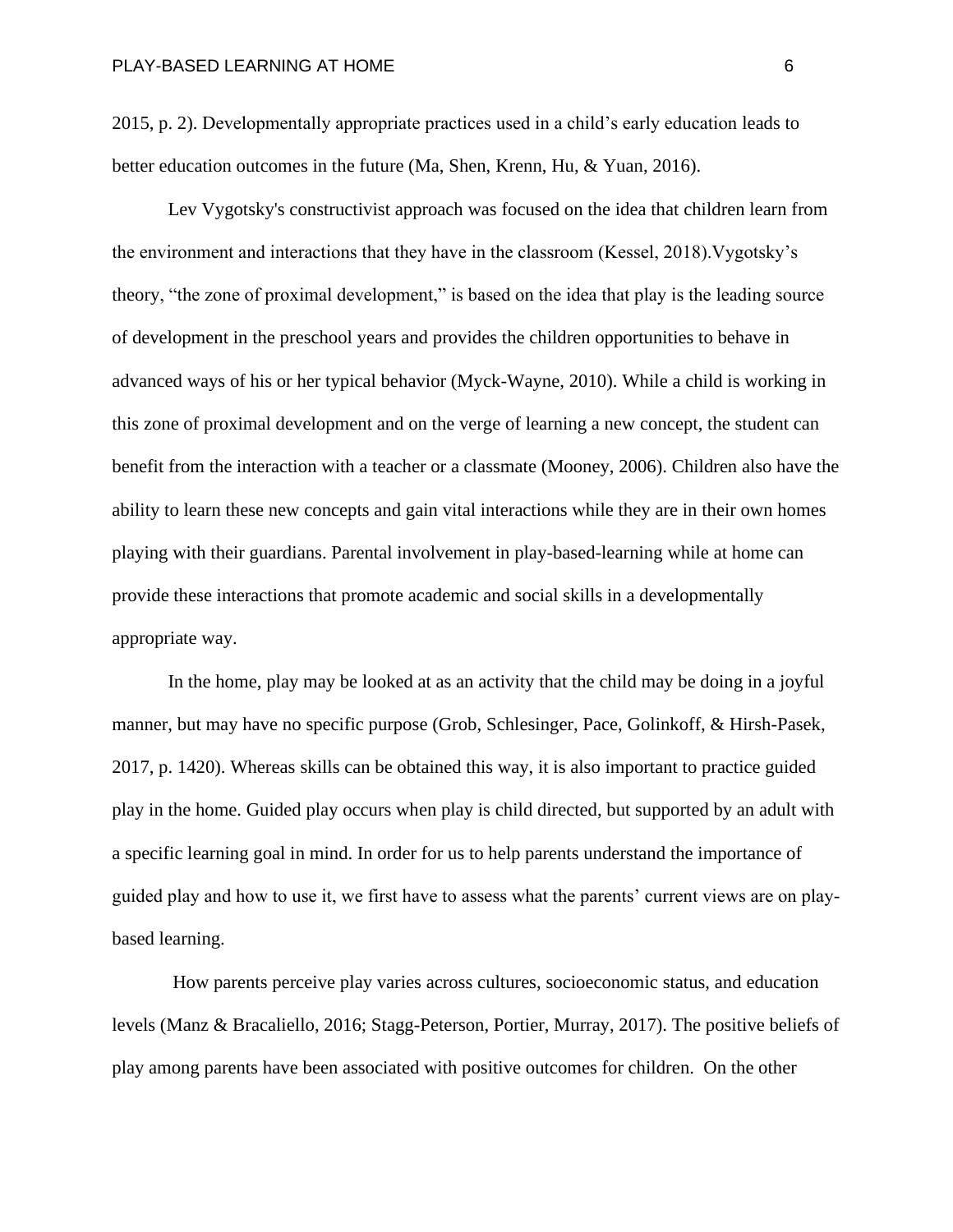hand, parents who did not hold these positive beliefs were not as interactive in peer play with their children (Manz & Bracaliello, 2016). Parents' opinions about play are important for us as educators to know. This information allows us to know how to present play and play-based learning so teachers can have an impact on student academic outcomes by shaping the parent's current views. Clearly articulating play activities that support learning outcomes to parents should be practiced by both teachers and supporting school administration so that the importance of this practice is shared (Stagg Peterson, Portier, & Murray, 2017). Also understanding that supporting activities in which the families are already engaged can help meet the barriers that different cultural beliefs, economic statues, and educational levels may impose (Hamlin, & Flessa, 2018). The one advantage we have as educators in this position is that most Latino and Euro-American parents in the US with education levels ranging from elementary school to university often have beliefs that play is a mechanism for learning in early childhood (Manz  $\&$ Bracaliello, 2016; Stagg Peterson, S., Portier, C. and Murray, A., 2017). Once this belief has been established by parents, we then have the ability to implement parental involvement strategies that will encourage parents to use these practices in the home.

Parental involvement is considered a partnership among families, schools, and communities (Ma, Shen, Krenn, Hu, & Yuan, 2016) The six types of parental involvement described by Epstein consists of a framework that focuses on the roles of the school and community to involve parents. Written by Epstein, type 4 involvement is providing families with information and education to help parents carry out curriculum activities at home (Epstein, 2005). Parental involvement has been shown to have a stronger influence on young children's achievement than that of children in the later years, such as in the elementary and high school grades (Englund, Luckner, Whaley, & Egeland, 2004, p. 4). If we want parents to use the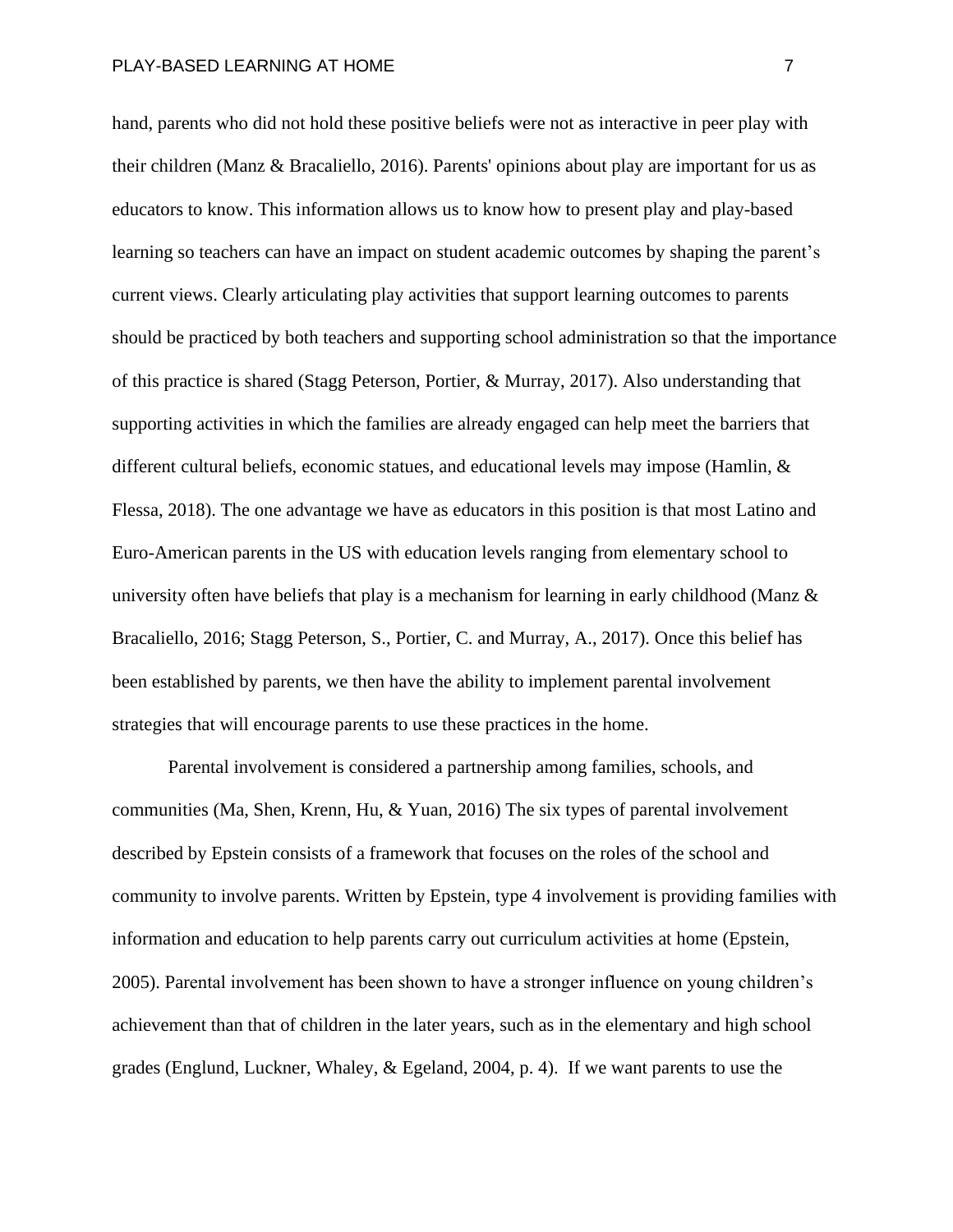practices that we know to be developmentally appropriate and impactful, we need to use the most up-to-date avenues to reach parents and promote parental involvement.

#### **History**

Preschool programs began in the early 20th century to foster young children's cognitive development (Bergen, 2018). Many theorists and early childhood educators since then have weighed in on the importance of play-based learning and the impacts of parental involvement. Education was generally looked at as the responsibility of educators, and parental involvement was ignored or downplayed. Once declines in the educational outcomes of students and changes in the social demographics of families were linked, parental involvement became more of a priority in education and policy (Fishel & Ramirez, 2005). In the 1960s a program called Head Start was developed that focused on educational interventions for economically disadvantaged preschool children. This program includes high parental involvement and has a primary goal of increasing school readiness for U.S. children living in poverty (Becker, Patterson, Fagan, & Whitaker, 2016; Fishel & Ramirez, 2005).

Shortly after, other federal projects followed that increased the parents' roles in their children's education by increasing consultation and collaboration between teachers and parents (Fishel & Ramirez, 2005, p. 372). Some of these projects include Title I of the Elementary and Secondary Education Act (1965), Project Follow Through (1968), Individuals with Disabilities Education Act (1975), and more recently in the No Child Left Behind Act in 2001 (Fishel & Ramirez, 2005). All of these acts focused on the importance of parental involvement as a factor in the academic success and well-being at school (Fishel & Ramierez, 2005). The No Child Left Behind Act is the federal project that has had a large impact on play-based learning and parental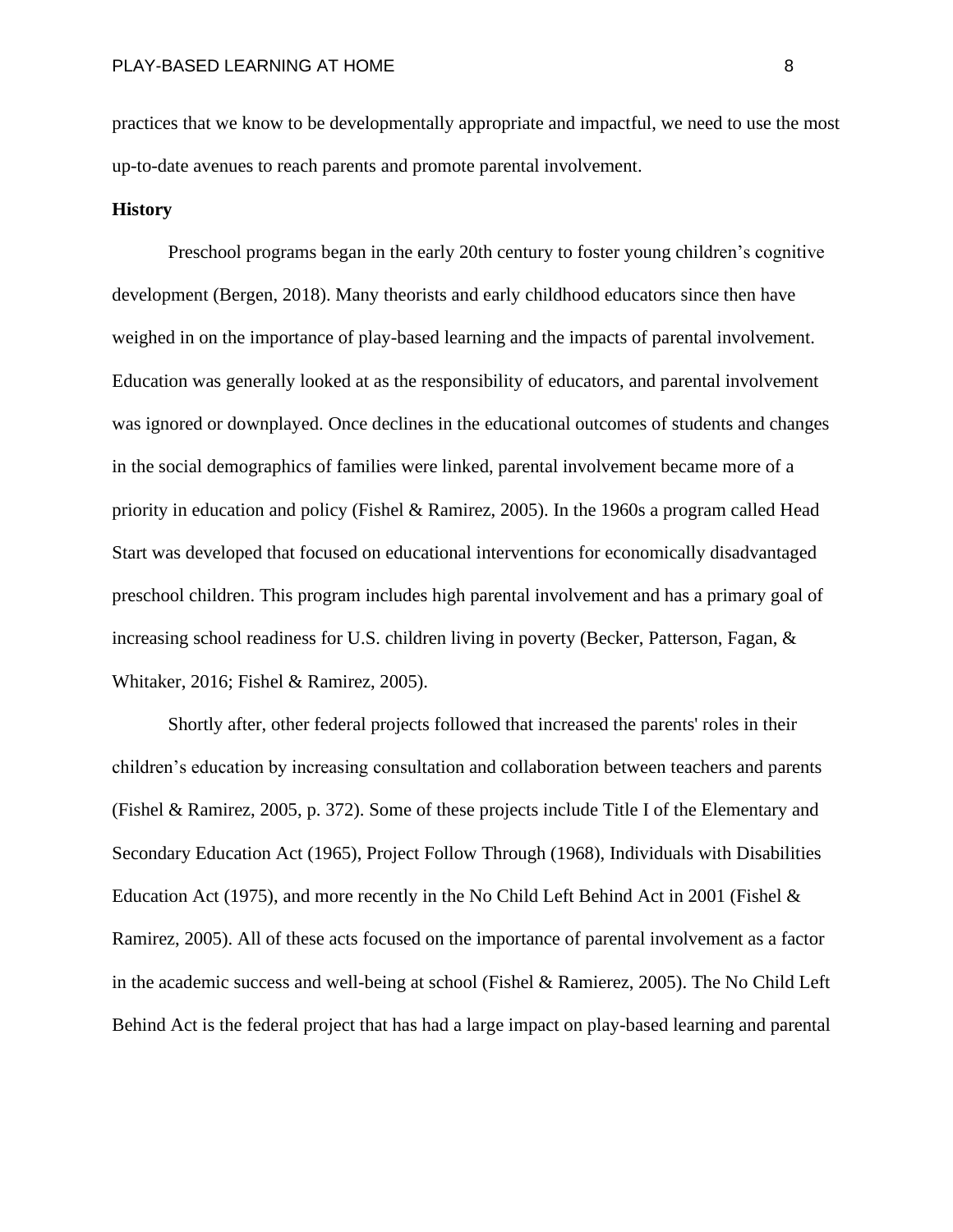involvement in the early childhood classroom (Epstein, 2005; Kessel, 2018; Lynch, 2015; Ma, Shen, Krenn, Hu, & Yuan, 2016; Repko-Erwin, 2017).

#### **No Child Left Behind**

The No Child Left Behind Act (NCLB) passed in 2001 has been praised for its goal of increasing all students' learning, but has also been criticized for overemphasizing standardized testing and the push down of academics that it has caused in early childhood classrooms (Epstein, 2005; Lynch, 2015; Repko-Erwin, 2017). NCLB's stipulations of the American educational system requires a reduced achievement gap between various groups of children. These requirements have led to an increase in student standardized testing (Lynch, 2015) This standards and accountability movement has led to the push down of academics into kindergarten classrooms that has diminished the importance of play in the classroom and instead has expected more young students to engage in direct academic instruction at the very beginning of kindergarten (Repko-Erwin, 2017). NCLB does not only affect kindergarten classrooms, but these high-stakes standardized tests are now prompting kindergarten teachers and policymakers to place more responsibility on preschool colleagues to "prepare children for kindergarten" (Repko-Erwin, 2017). Since it is becoming more of a fact that we are seeing less time set aside for play-based learning in the classroom, it is teachers' responsibility to engage parents in this type of learning in the home by developing means of parental involvement (Lynch, 2015). The NCLB requirements emphasize parental involvement as a requirement to receive Title I funding (Epstein, 2005).

Since the mandating of parental involvement by NCLB, "there is little doubt that parent involvement is important to educational success" (Ma, Shen, Krenn, Hu, & Yuan, 2016, p. 773). Epstein states "that students learn and grow at home, at school, and in their communities, and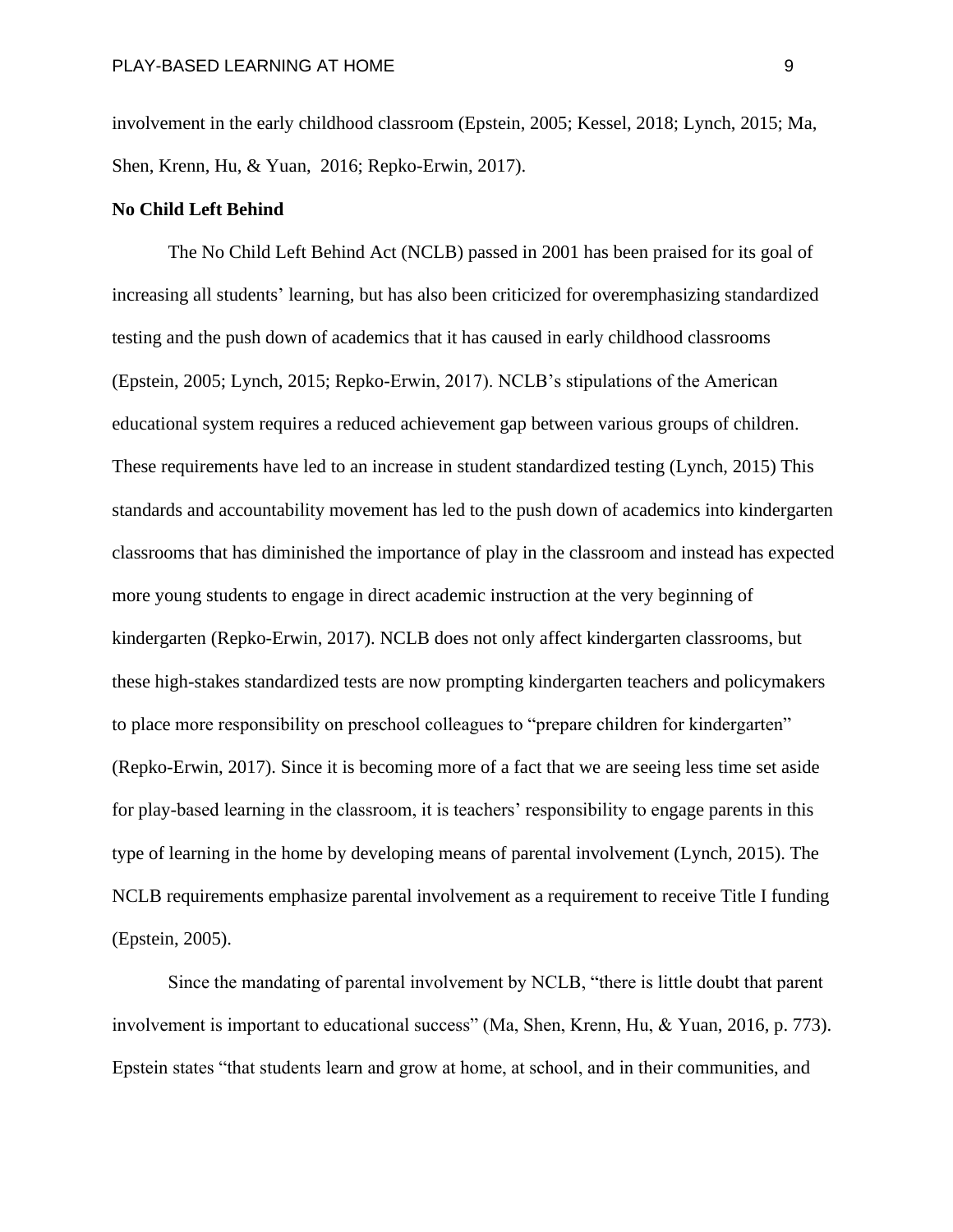that they are influenced and assisted by their families, teachers, principals, and others in the community" (Ma, Shen, Krenn, Hu, & Yuan, 2016, p. 773). The NCLB law activates the theory of these overlapping spheres of influences, which means that students will learn more and better when the home, school, and community share equal responsibility for the student's success (Epstein, 2005). This common goal in theories of NCLB and Epstein opens the door for schools as a starting point in parental involvement. Many parents want to be involved in their child's education, but schools lack the programs and open lines of communication for involvement to happen effectively (Epstein, 2005). Even if the district is not opening these lines of communication, there are still means of encouraging parental involvement and play-based learning on the part of the teachers. Some of the avenues that can be explored by teachers are take-home kits, home-visits, and proper use of technology.

#### **Application**

#### **Home-Visits**

Starting the school year off with a home visit is one way that teachers can promote and help parents implement play-based learning in the home. Home visits have been used by programs such as The Home Instruction Program for Preschool Youngsters (HIPPY) and Head Start dating back to the sixties (Piotrkowski & Brooks-Gunn, 1999; Manz, 2012). These programs vary in their approach, but both are service delivery models that improve children's health, developmental, and educational outcomes. These programs, along with many more, have all come to recognize that parents are the pivotal mechanism when it comes to development of a child's early learning and development (Bracaliello & Manz, 2016). They are designed to provide support to families that will improve the home environment and the child's relationship with the caregivers by providing resources, modeling developmentally appropriate practices, and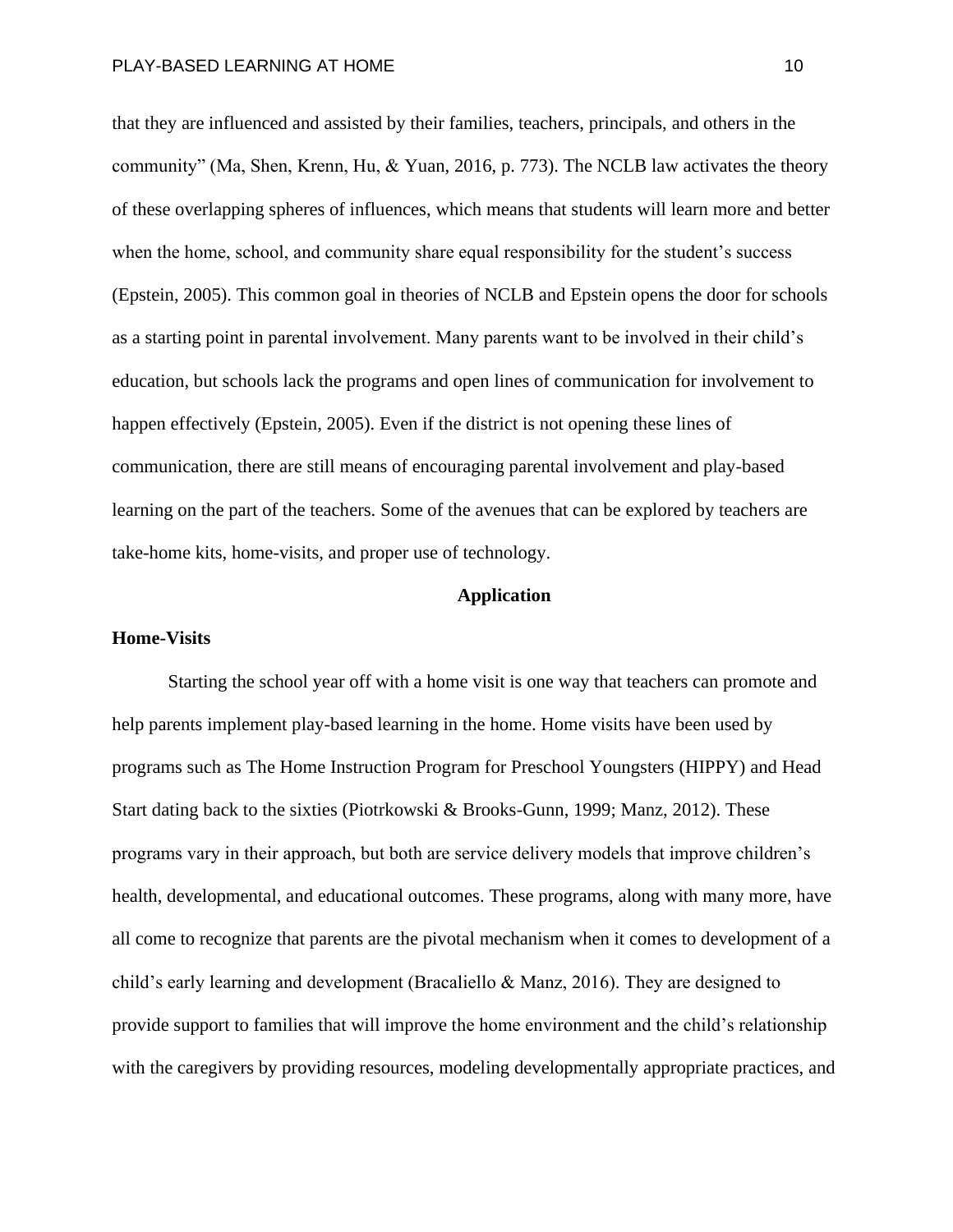opening lines of communication between the teachers and the caregivers (Becker & Patterson & Fagan & Whitaker, 2016). Home-visits have been established as a beneficial way to form necessary constructive relationships with parents that allow for two-way communication because of the potentially less threatening way that teachers are able to introduce themselves and communicate with parents (Meyer & Mann & Becker, 2011). When positive relationships have been developed, teachers will be able to use home-visits to promote play-based learning in the home.

Since there has been a positive association between parents' beliefs about the importance and involvement in play, it is crucial that during home-visits teachers intentionally educate parents about play and how it affects a child's development (Meyer & Mann & Becker, 2011). Providing resources and having open discussions about the importance of one-on-one play in the home gives teachers the opportunity to build positive beliefs around play-based learning. When a positive association between play and school readiness has been established, then the teacher can model how to interact and play with the child using play-based practices. By modeling and scaffolding high-quality instruction through play-based practices, parents can observe and acquire the skills that add significant variance in the prediction of IQ and academic achievement for their children first through third grades (Englund, Luckner, Whaley, & Byron, 2004).

While it may seem easier to hold school events that can teach these important skills to a larger audience, there may be barriers that prevent parents from attending. Some of these barriers may be the following: they have a child with a disability, they are isolated by community placement or cultural differences, or their time may be consumed because they have to provide basic needs for their children (Floyd &Vernon-Dotson, 2009). Meeting the parents in the comfort of their own home, at a time that is convenient for them, helps break down some of these barriers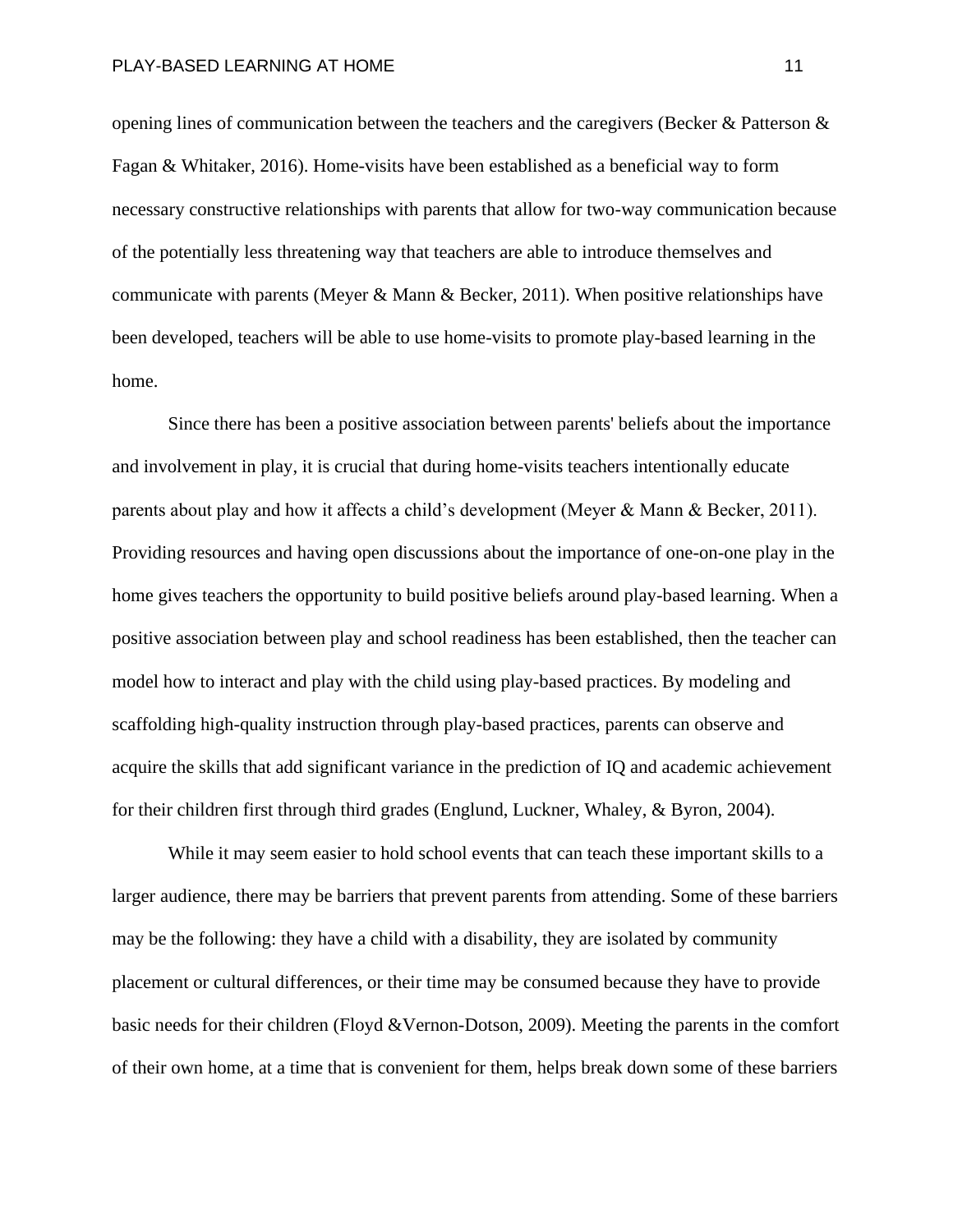and allows teachers to promote play-based learning. After those barriers have been broken down, teachers may look at other avenues, like take-home kits and technology, to enhance play-based learning in the home.

#### **Take-Home Kits**

Another way that teachers can help parents implement play-based learning in the home is with take-home kits. Using take-home kits gives teachers the unique ability to send home materials that are specialized to each student's individualized interests and provide parents with developmentally appropriate activities to practice. The No Child Left Behind Act has forced schools to find creative ways to increase family participation, and take-home kits are a way that increases the quality and quantity of parental participation at home (Floyd & Vernon-Dotson, 2009). Through research, activities have been discovered as open-ended, engaging, and effective with parents and students.

Calabrese (2002) conducted a study where they sent home literacy take-home kits that included activities relating to stories. She discovered that there was an overwhelming positive response from parents about how they could implement the strategies from the kits and how they felt more involved in their child's education. By providing parents with specific suggestions in the take-home kits, it allowed them to extend school learning into the home (Calabrese). Some teachers have found it effective to design their kits to specifically cover the state standards or standard course of study in order to keep up with the demands of state requirements (Floyd  $\&$ Vernon-Dotson, 2016). One of the advantages of using play-based learning is that if you send home a take-home kit that you are designing to cover a specific standard, it is likely that it will cover much more as the children manipulate and engage with the materials. One of the great examples from Calabrese is a literacy bag that contains a story book about building and blocks.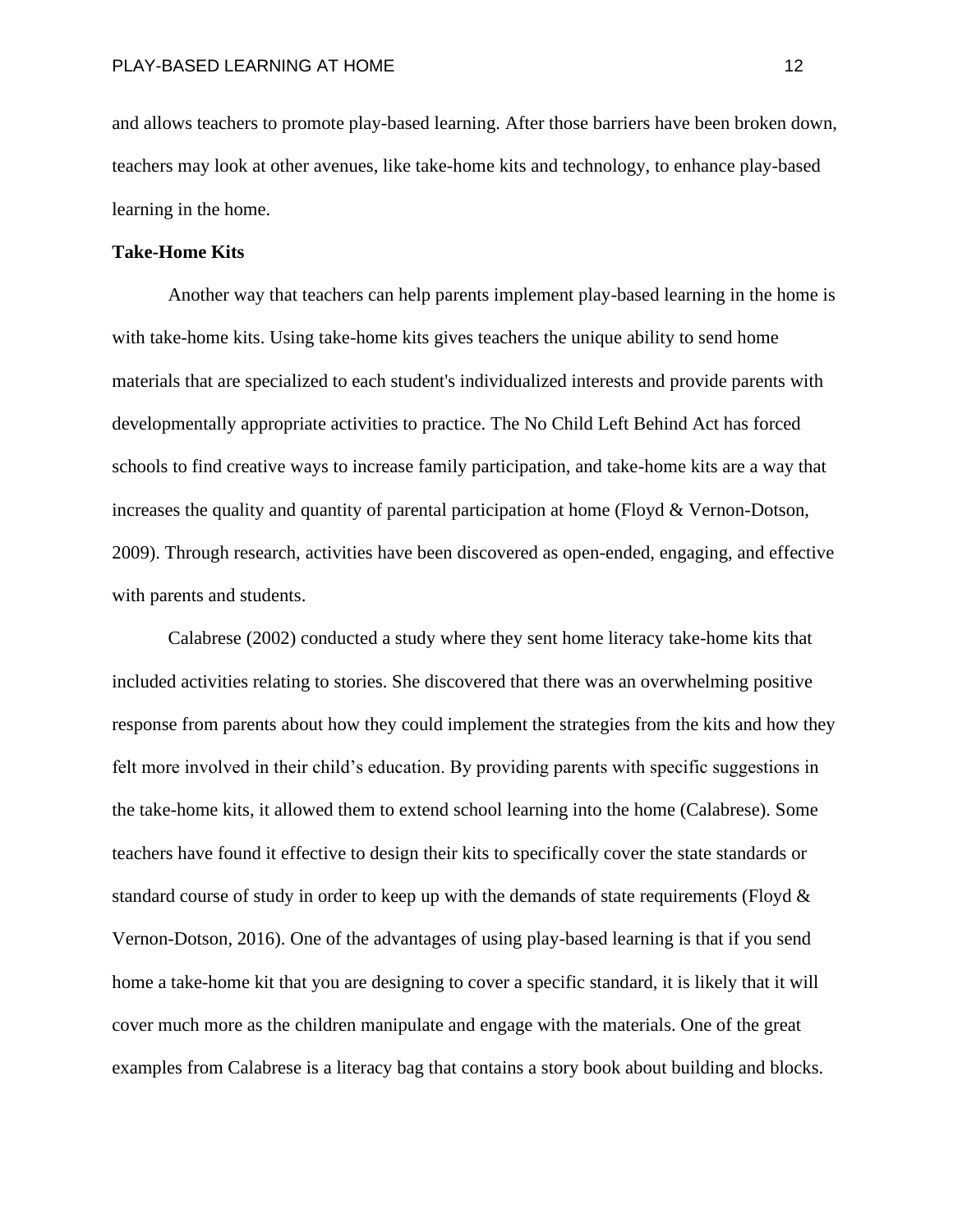While it may have been designed to practice literacy skills, it could also cover language, finemotor, mathematical, and cognitive skills.

Acquiring materials and funding for take-home-kits can be one challenge that teachers face. Being resourceful and creative can help overcome this challenge. One university professor found a way to use bottle caps to create Cap Kits that supported literacy and math skills in the home environment (Sanderson, 2017). The kits included 124 plastic bottle caps labeled with numbers, numerical symbols, uppercase and lowercase letters, and blank caps for creative discretion. The students were able to take the caps home and use lists of games that could be found online and utilized by parents. Labeled or unlabeled, these types of manipulatives are the kinds of resources that teachers can use to help promote play-based learning in the home.

It is important when sending these types of manipulatives home that you also send home examples of how they can be used for play-based learning. A parent that is not yet educated in play-based learning may use the materials in ways that are not developmentally appropriate. Making a list of open-ended activities that parents can not only read, but possibly observe through home-visits or accessible technology, will help curve improper use of the materials. When home-visits or take-home kits are not an option, communication through technology may become a more useful resource for family involvement and play-based learning.

#### **Technology**

The classroom will contain students with families that teachers may feel are a bit more elusive and standoffish than others. Even if home-visits are conducted and take-home kits are sent, the teacher may not feel that they are connecting and enhancing play-based learning at home with them the way that they would like to be. Using technology has become an increasingly effective, cost efficient, and easy way to communicate with families who may not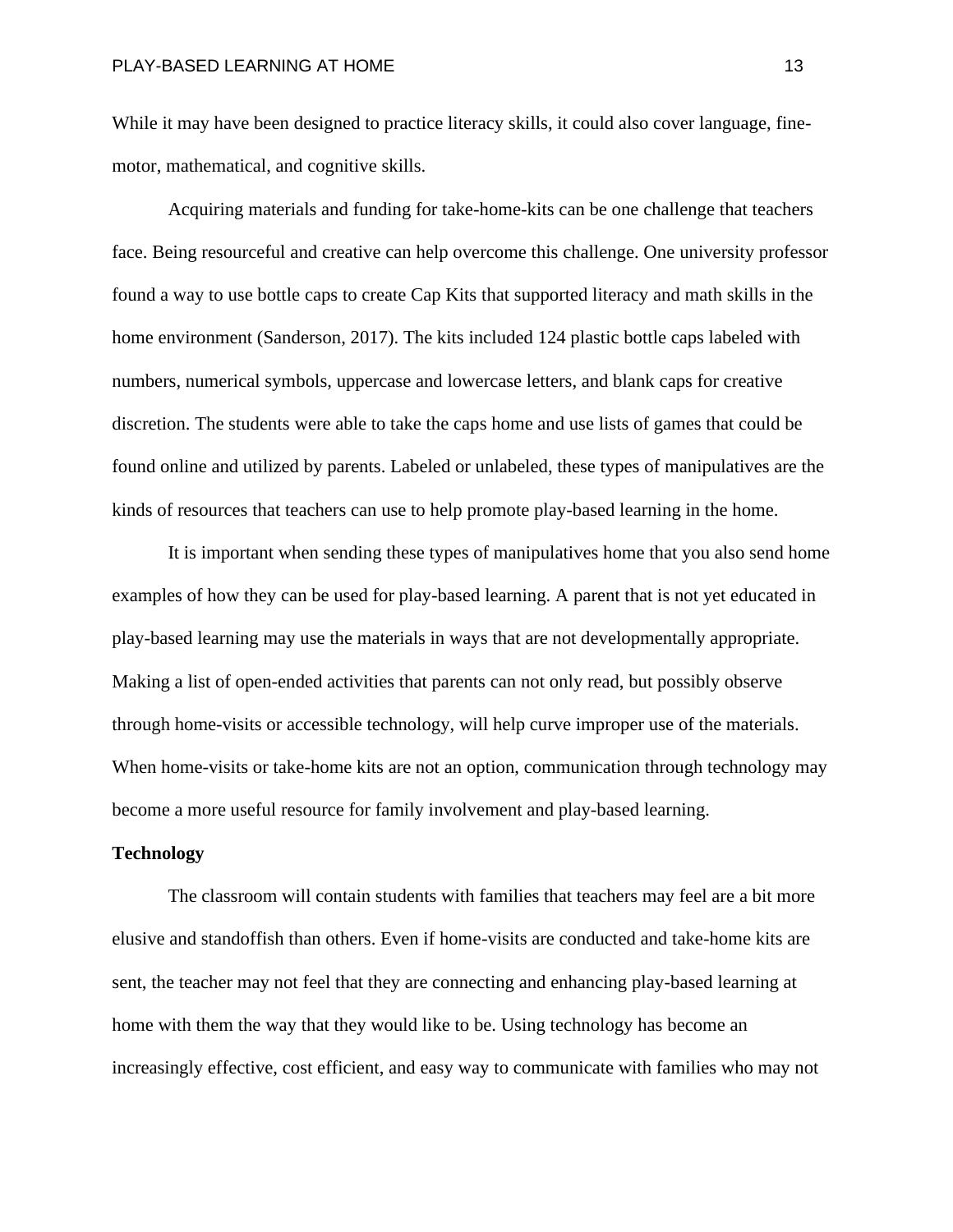#### PLAY-BASED LEARNING AT HOME 14 and 20 years of the 14 million of the 14 million of the 14 million of the 14 million of the 14

otherwise participate in their child's education. The technologies that teachers can use to promote play-based learning in the home are email, applications, phone calls, blogs, and online conferencing programs. Even something as simple as texting for reminders about upcoming tests and homework has been proven to have a positive impact on math and English attainment (Quigley, 2018). Whereas all of these technologies can be used successfully, for the purpose of promoting play-based learning in the home, video can be considered as one of the more promising technologies (Walsh, Romo, & Jeon, 2018).

To help parents implement play-based learning in the home, video can be used as an option so that modeling and explanations can be given to the parent. This is a visual medium that parents can watch on their own time and however many times is needed in order for them to understand the concept being discussed. Video with audio can help overcome time restraints and language barriers as the parents view the videos on their own time; videos give parents the confidence to be their child's first effective teacher. Encouraging parents to also co-watch the video with their child helps give the child some responsibility in their own education. In a study performed by Walsh, Romo, and Jeon (2018) it was discovered that the benefits of using technology were enhanced when the students and the parents used it together (Walsh, Romo, & Jean). Using video enables the teacher to make learning engaging enough for the students to participate and practice with the families in their own homes.

One of the ways that videos can be shared with families and students is through simple applications that can be accessed through smart phones, computers, and tablets. In order to make parents willing to participate, teachers have to make sure that the programs that they use are easily downloadable and free. There are dozens of free online apps that teachers can utilize to upload videos and audio that families can watch at home together. These apps can also help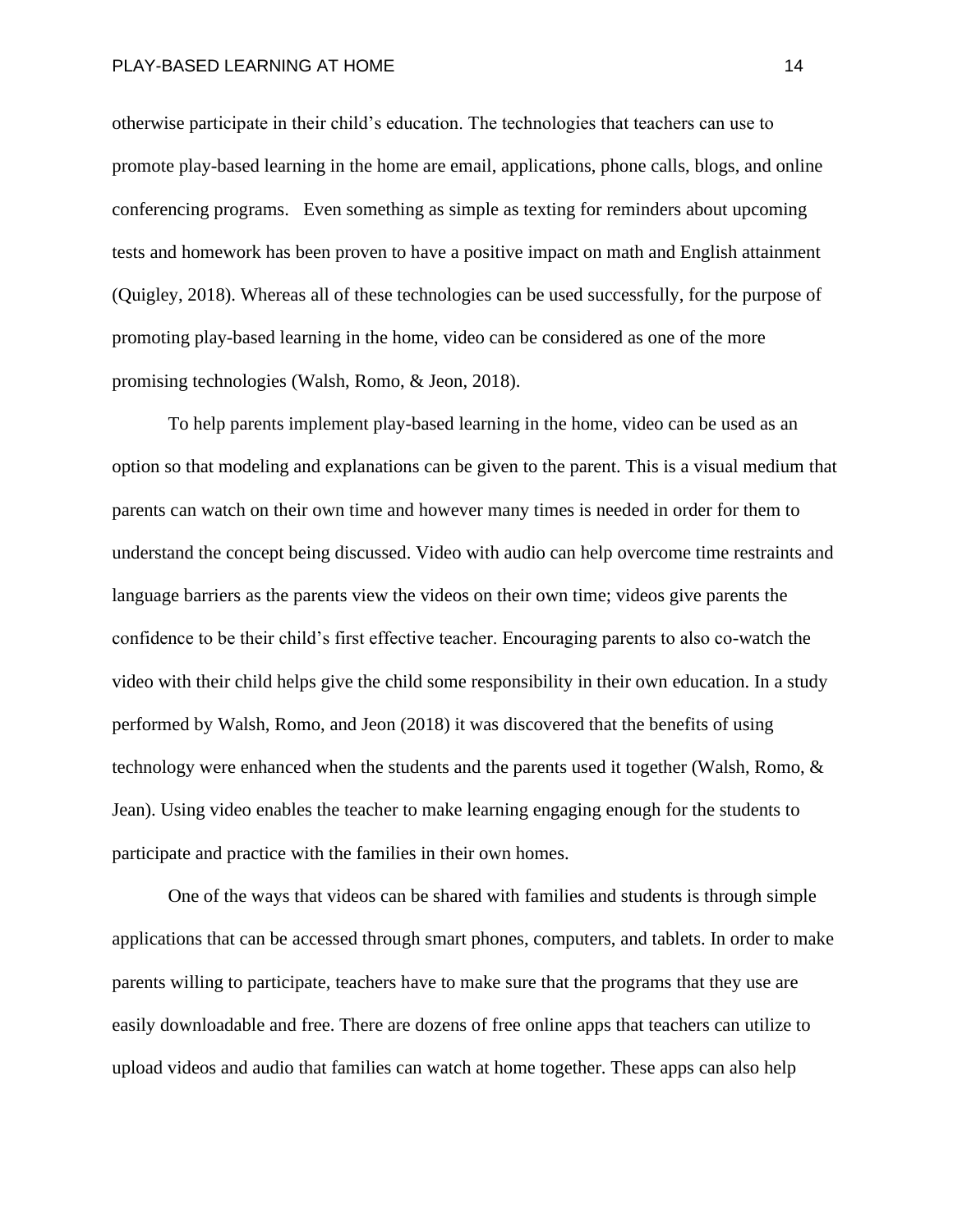bridge the classroom to home by using features that allow students to share what they are practicing through play-based learning both at home and in the classroom. Students can share what they are practicing through student portfolios and messaging between the guardians and the teachers.

 Applications with student portfolios allow students to upload videos and pictures of themselves using the same techniques in the classroom that are being discussed through the videos sent home by the teachers. One example may be a student sorting all of the loose parts in the discovery center. A student may want to show their guardians how they are practicing playbased learning in the classroom. Students can show their work by using tablets available in the classroom to upload a snapshot through applications. This activity can then be used, replicated, and even extended on at home. Using this technology can help parents become participants in their child's education and give them the opportunity to do it in a developmentally appropriate way.

A few challenges that teachers may face when it comes to using technology to implement play-based learning in the home is the lack of prior knowledge when it comes to the programs and the accessibility to them. Smartphones, computers, and tablets are in a majority of homes, and parent's access to technology abounds (Walsh, Romo, & Jeon, 2018). However, there may be families that do not have access to these forms of technology. Finding alternate forms of communication to get the information to them is important. In these rare cases families may want the videos emailed to them, while some may want paper copies with bullets of the information. Differentiating for each family is important as teachers provide the information that will help their child learn through developmentally appropriate practices in ways that fit every family.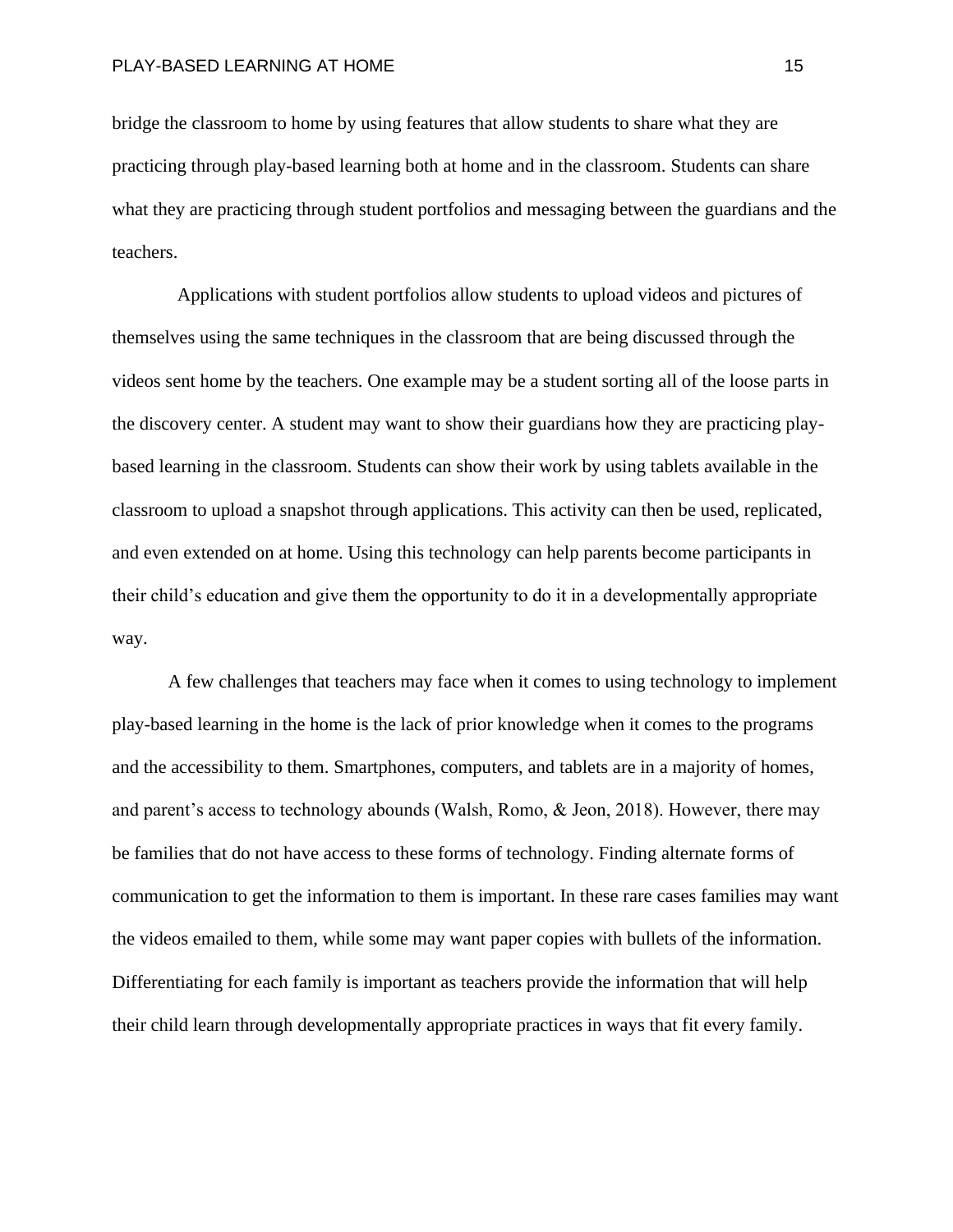### **Conclusion**

Educating parents through home-visits, take-home kits, and technology allows teachers to help parents participate in their child's education at home by practicing developmentally appropriate practices, such as play-based learning. As less and less play is used in the classroom as a crucial technique for learning because of high standards from No Child Left Behind and push down from higher grades, it will fall on the parents to help supplement this important type of learning. By taking advantage of the requirement of the No Child Left Behind Act, teachers can use funds and resources to help parents become partners in their child's education in their own homes. Educating parents about the importance of this type of learning and teaching them how to implement it is how we can promote play-based learning in the home.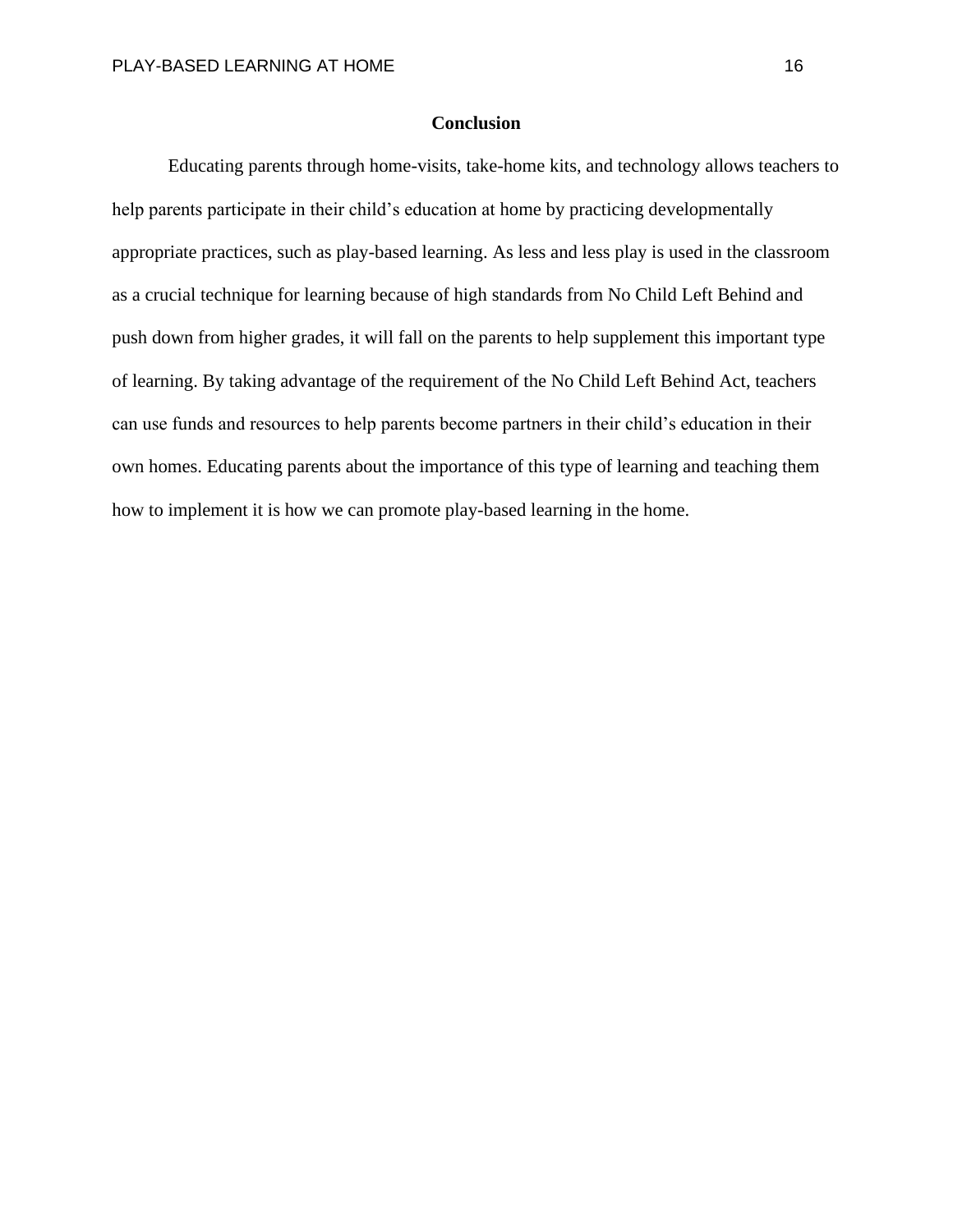#### References

- Amy, J., Piotrkowski, C., & Brooks-Gunn, J. (1999). The home instruction program for preschool youngsters (hippy). *The Future of Children, 9*(1), 116-133. <https://pdfs.semanticscholar.org/5cd7/0da14a7c7fb55d956ed91ed08ce107a8138a.pdf>
- Becker, B., Patterson, F., Fagan, J., & Whitaker, R. (2016). Mindfulness among home visitors in head start and the quality of their working alliance with parents. *Journal of Child and Family Studies*, 25(6), 1969-1979. doi:10.1007/s10826-015-0352-y
- Bergen, D. Cognitive Development in Play-Based Learning. In Tremblay RE, Boivin M, Peters RDeV, eds. Pyle A, topic ed. *Encyclopedia on Early Childhood Development* [online]. [http://www.child-encyclopedia.com/play-based-learning/according-experts/cognitive](http://www.child-encyclopedia.com/play-based-learning/according-experts/cognitive-development-play-based-learning)[development-play-based-learning.](http://www.child-encyclopedia.com/play-based-learning/according-experts/cognitive-development-play-based-learning) Published February 2018. Accessed March 23, 2020.
- Englund, M. M., Luckner, A. E., Whaley, G. J. L., & Egeland, B. (2004). Children's achievement in early elementary school: Longitudinal effects of parental involvement, expectations, and quality of assistance. *Journal of Educational Psychology,* 96(4), 723-730. doi:http://dx.doi.org.ezproxy.nwciowa.edu/10.1037/0022-0663.96.4.723
- Epstein, J. L. (2005). Attainable goals? The spirit and letter of the No Child Left Behind Act on parental involvement. *Sociology of Education,* 78(2), 179-182. Retrieved from [http://ezproxy.nwciowa.edu/login?url=https://search-proquest](http://ezproxy.nwciowa.edu/login?url=https://search-proquest-com.ezproxy.nwciowa.edu/docview/216485689?accountid=28306)[com.ezproxy.nwciowa.edu/docview/216485689?accountid=28306](http://ezproxy.nwciowa.edu/login?url=https://search-proquest-com.ezproxy.nwciowa.edu/docview/216485689?accountid=28306)
- Fishel, M., & Ramirez, L. (2005). Evidence-based parent involvement interventions with schoolaged children. *School Psychology Quarterly, 20*(4), 371-402.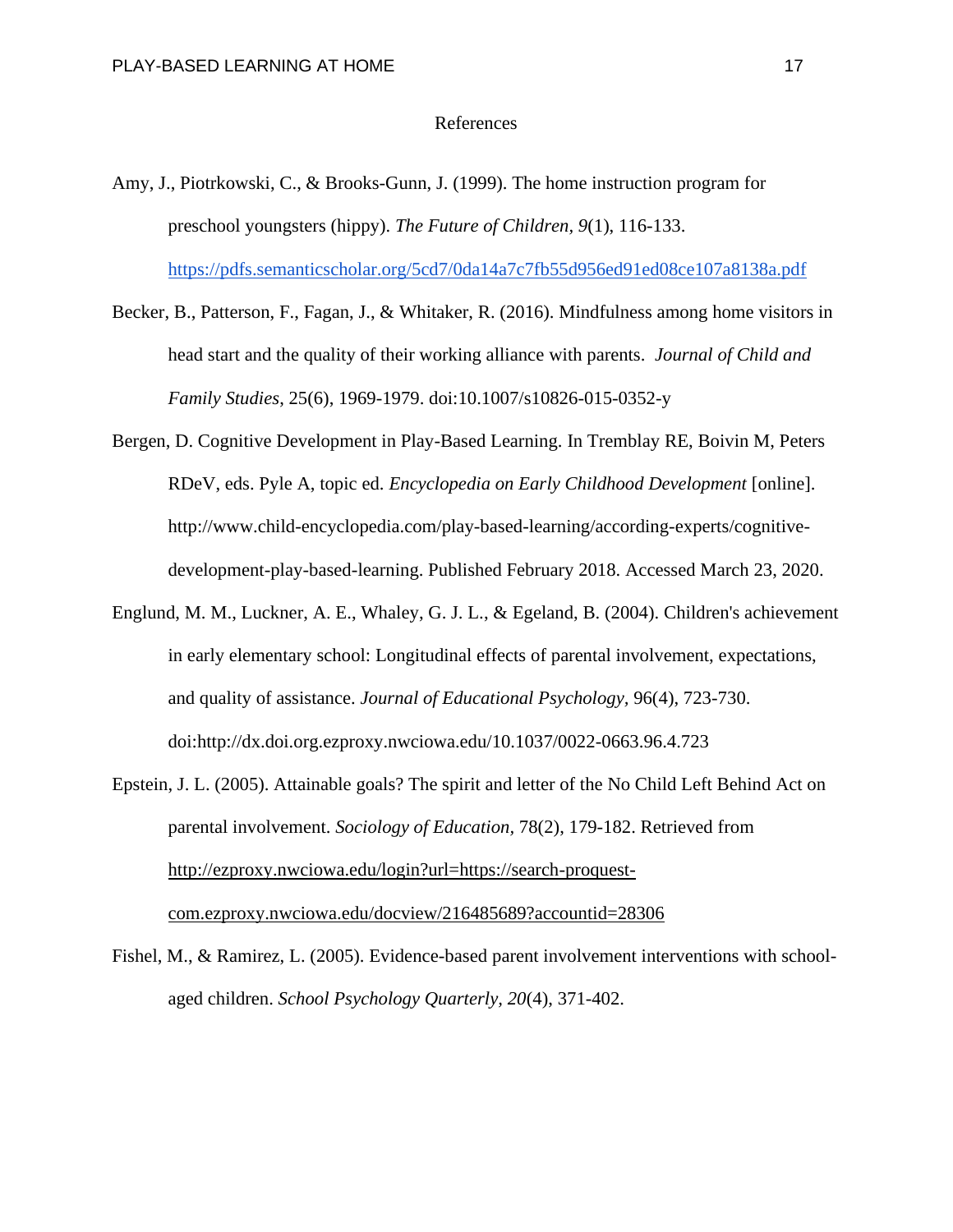- Floyd, L., & Vernon-Dotson, L. (2009). Using Home Learning Tool Kits to Facilitate Family Involvement. *Intervention in School and Clinic,* 44(3), 160-166. doi: 10.1177/1053451208326049
- Grande, M. (2004). Increasing Parent Participation and Knowledge Using Home Literacy Bags. *Intervention in School and Clinic,* 40(2), 120-126. doi: 10.1177/10534512040400020901
- Grob, R., Schlesinger, M., Pace, A., Golinkoff, R., & Hirsh-Pasek, K. (2017). Playing with ideas: Evaluating the impact of the ultimate block party, a collective experiential intervention to enrich perceptions of play. *Child Development,* 88(5), 1419-1434. doi:10.1111/cdev.12897
- Hamlin, D., & Flessa, J. (2018). Parental involvement initiatives: An analysis. *Educational Policy,* 32(5), 697-727. doi:

<http://dx.doi.org.ezproxy.nwciowa.edu/10.1177/0895904816673739>

- Kessel, J. (2018). Let Our Children Play: The Importance of Play in Early Childhood Education. *The University of Montana Journal of Early Childhood Scholarship and Innovative Practice,* Vol.2 Issue 1.
- Lynch, M. (2015). More play, please: The perspective of kindergarten teachers on play in the classroom. *American Journal of Play,* 7(3), 347+. Retrieved from https://link-galecom.ezproxy.nwciowa.edu/apps/doc/A435191283/AONE?u=nwcollege&sid=AONE&xi d=1fed140d
- Ma, X., Shen, J., Krenn, H., Hu, S., & Yuan, J. (2016). A meta-analysis of the relationship between learning outcomes and parental involvement during early childhood education and early elementary education. *Educational Psychology Review,* 28(4), 771-801.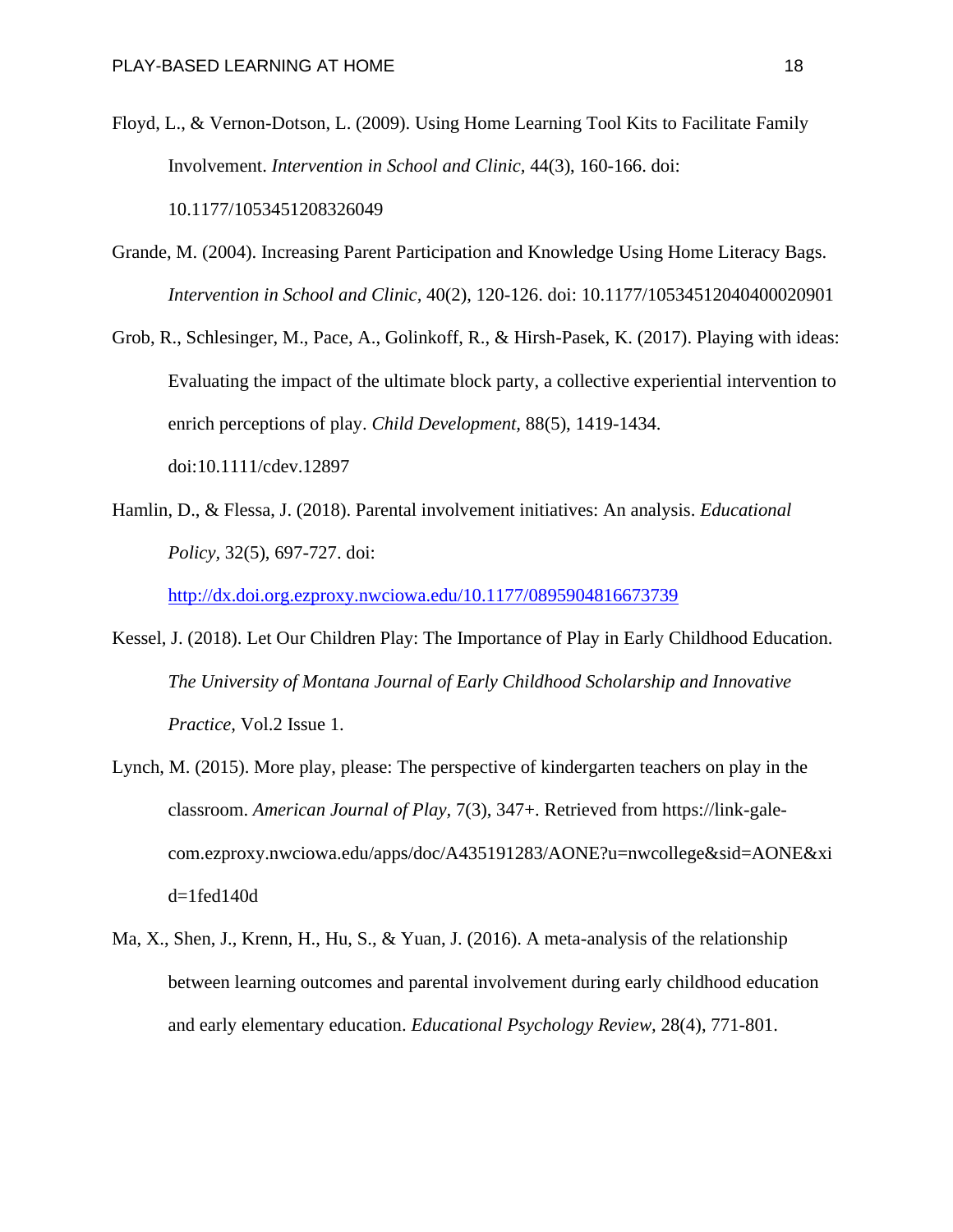- Magnuson, K., & Schindler, H. (2019). Supporting children's early development by building caregivers' capacities and skills: A theoretical approach informed by new neuroscience research. *Journal of Family Theory & Review,* 11(1), 59-78. doi:10.1111/jftr.12319
- Manz, P. (2012). Home-based head start and family involvement: An exploratory study of the associations among home visiting frequency and family involvement dimensions. Early Childhood Education Journal, 40(4), 231-238.

doi[:http://dx.doi.org.ezproxy.nwciowa.edu/10.1007/s10643-012-0512-2](http://dx.doi.org.ezproxy.nwciowa.edu/10.1007/s10643-012-0512-2)

- Manz, P., & Bracaliello, C. (2016). Expanding home visiting outcomes: Collaborative measurement of parental play beliefs and examination of their association with parents' involvement in toddler's learning. *Early Childhood Research Quarterly,* 36, 157-167. doi: 10.1016/j.ecresq.2015.12.015
- Meyer, J. A., Mann, M. B., & Becker, J. (2011). A five-year follow-up: Teachers' perceptions of the benefits of home visits for early elementary children. *Early Childhood Education Journal,* 39(3), 191-196. doi[:http://dx.doi.org.ezproxy.nwciowa.edu/10.1007/s10643-](http://dx.doi.org.ezproxy.nwciowa.edu/10.1007/s10643-011-0461-1) [011-0461-1](http://dx.doi.org.ezproxy.nwciowa.edu/10.1007/s10643-011-0461-1)
- Mooney, C. G. (2013). Theories of childhood: An introduction to Dewey, Montessori, Erickson, Piaget, and Vygotsky. St. Paul, MN: Redleaf Press.
- Myck-Wayne, J. (2010). In defense of play: Beginning the dialog about the power of play. *Young Exceptional Children,* 13(4), 14-23.

Quigley, A. (2018). A teacher's hunt for evidence on... Getting students' parents involved with school. *The Times Educational Supplement,* (5282) Retrieved from http://ezproxy.nwciowa.edu/login?url=https://search-proquestcom.ezproxy.nwciowa.edu/docview/2008345729?accountid=28306